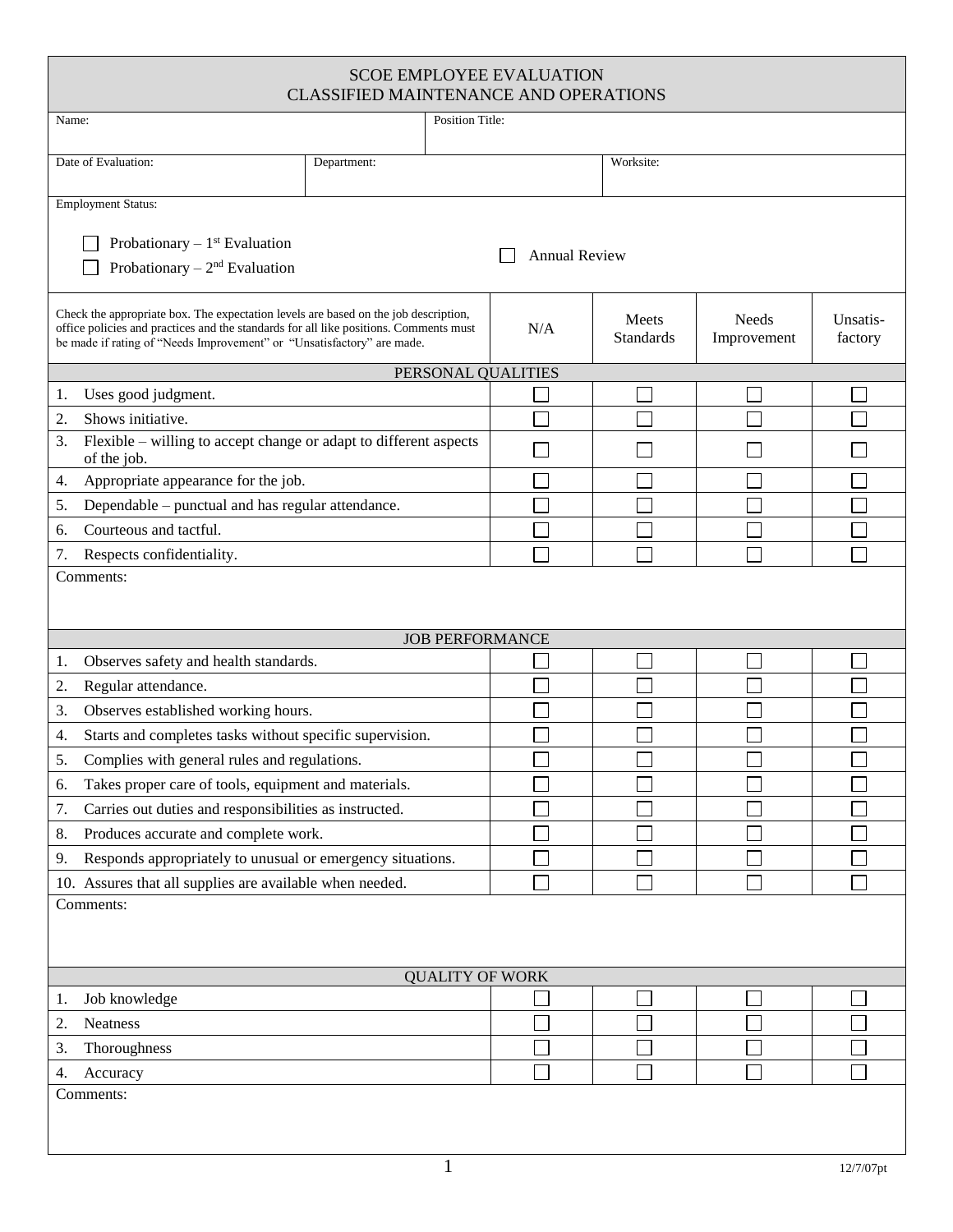| Check the appropriate box. The expectation levels are based on the job description,<br>office policies and practices and the standards for all like positions. Comments must<br>be made if rating of "Needs Improvement" or "Unsatisfactory" are made. | N/A                      | Meets<br><b>Standards</b>   | Needs<br>Improvement     | Unsatis-<br>factory      |  |  |
|--------------------------------------------------------------------------------------------------------------------------------------------------------------------------------------------------------------------------------------------------------|--------------------------|-----------------------------|--------------------------|--------------------------|--|--|
| WORK MANAGEMENT                                                                                                                                                                                                                                        |                          |                             |                          |                          |  |  |
| Devises effective solutions to problems.<br>1.                                                                                                                                                                                                         |                          |                             |                          |                          |  |  |
| Effectively plans and organizes work.<br>2.                                                                                                                                                                                                            |                          |                             |                          |                          |  |  |
| Communicates clearly and effectively whether orally or in<br>3.<br>writing.                                                                                                                                                                            |                          |                             |                          |                          |  |  |
| Comments:                                                                                                                                                                                                                                              |                          |                             |                          |                          |  |  |
| WORK PRODUCTIVITY                                                                                                                                                                                                                                      |                          |                             |                          |                          |  |  |
| Provides an effective volume of output/efficiency.<br>1.                                                                                                                                                                                               |                          |                             |                          |                          |  |  |
| 2.<br>Meet schedules.                                                                                                                                                                                                                                  |                          |                             |                          |                          |  |  |
| Comments:                                                                                                                                                                                                                                              |                          |                             |                          |                          |  |  |
| ATTITUDE TOWARD WORK                                                                                                                                                                                                                                   |                          |                             |                          |                          |  |  |
| Follows SCOE policies.<br>1.                                                                                                                                                                                                                           |                          |                             |                          |                          |  |  |
| Follows worksite policies.<br>2.                                                                                                                                                                                                                       |                          |                             |                          |                          |  |  |
| Accepts criticism and implements suggestions.<br>3.                                                                                                                                                                                                    |                          |                             |                          |                          |  |  |
| Accepts responsibility willingly.<br>4.                                                                                                                                                                                                                |                          |                             |                          |                          |  |  |
| Endeavors to improve work techniques.<br>5.                                                                                                                                                                                                            |                          |                             |                          |                          |  |  |
| Demonstrates interest in work.<br>6.                                                                                                                                                                                                                   |                          |                             |                          |                          |  |  |
| 7.<br>Accepts new ideas and procedures.                                                                                                                                                                                                                |                          |                             |                          |                          |  |  |
| Comments:                                                                                                                                                                                                                                              |                          |                             |                          |                          |  |  |
| RELATIONSHIP WITH PEOPLE                                                                                                                                                                                                                               |                          |                             |                          |                          |  |  |
| Shares mutual respect and effectiveness in dealing with staff,<br>districts and the public.                                                                                                                                                            | $\overline{\phantom{0}}$ | $\overline{\phantom{0}}$    | $\overline{\phantom{0}}$ | $\overline{\phantom{0}}$ |  |  |
| Supports team effort.<br>2.                                                                                                                                                                                                                            |                          | $\mathcal{L}_{\mathcal{A}}$ |                          |                          |  |  |
| Comments:                                                                                                                                                                                                                                              |                          |                             |                          |                          |  |  |
| PROFESSIONAL GROWTH                                                                                                                                                                                                                                    |                          |                             |                          |                          |  |  |
| Participates in designated inservice training.<br>1.<br>Makes personal effort to improve education and job-related<br>2.                                                                                                                               | Yes                      | $\Box$ No                   | N/A                      |                          |  |  |
| skills.                                                                                                                                                                                                                                                | Yes                      | $\Box$ No                   | $\Box$ N/A               |                          |  |  |
| Comments:                                                                                                                                                                                                                                              |                          |                             |                          |                          |  |  |